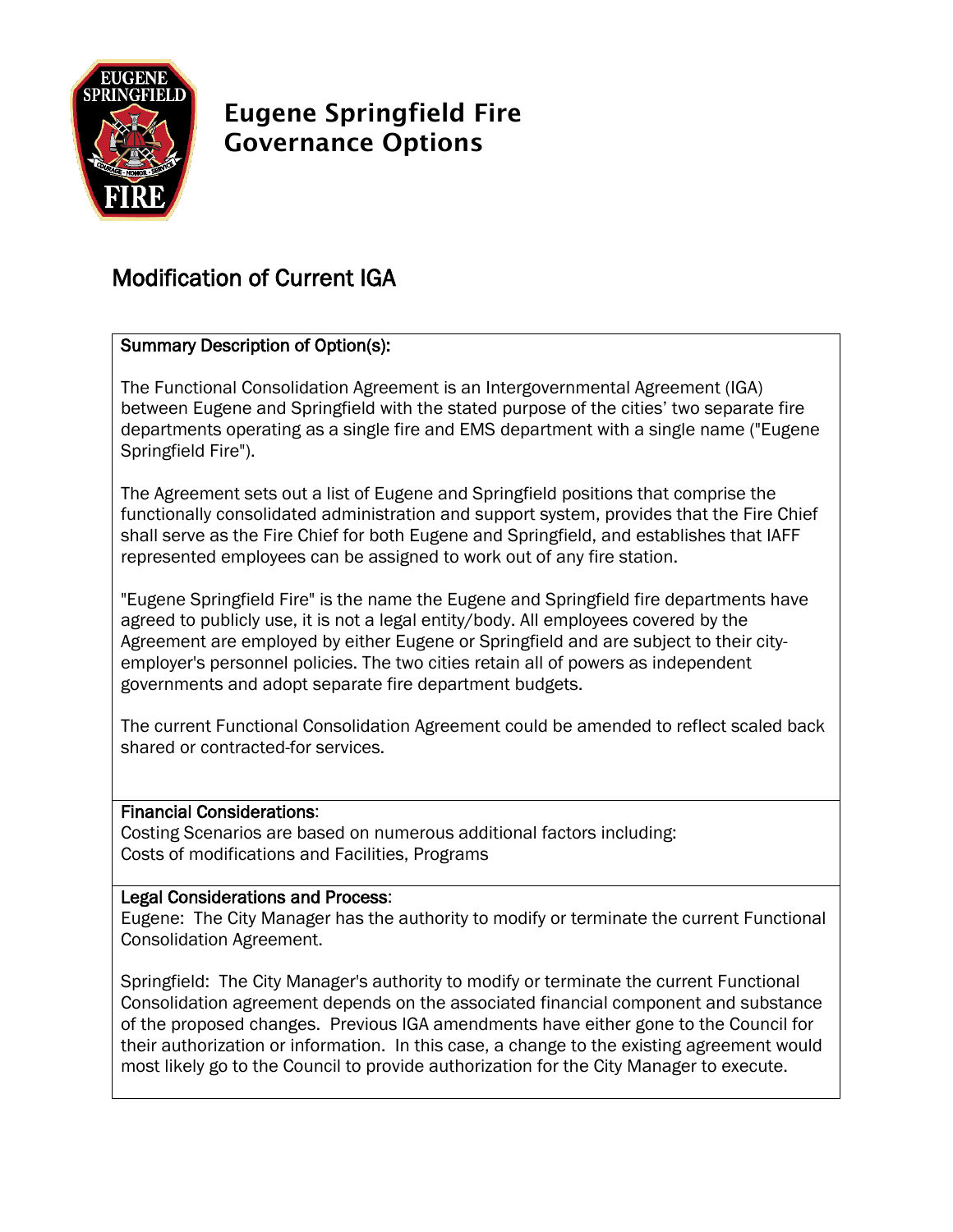## Attachments:

1. Current IGA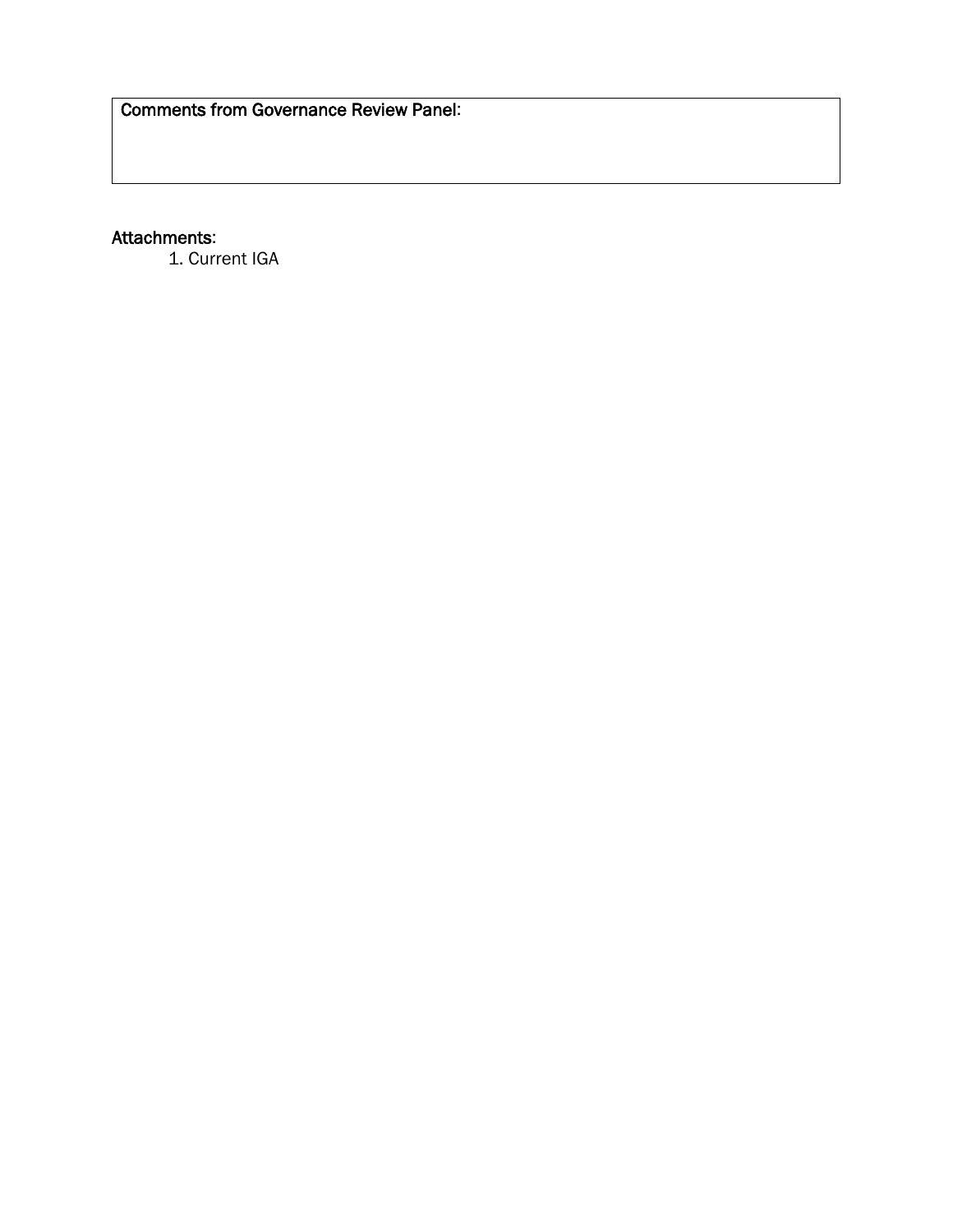## **Fourth Amended and Restated Fire Services Functional Consolidation Intergovernmental Agreement**

This Fourth Amended and Restated Agreement is entered into by and between the City of Eugene, an Oregon municipal corporation, on behalf of its Fire and EMS Department, hereinafter referred to as "Eugene" and the City of Springfield, an Oregon municipal corporation, on behalf of its Department of Fire and Life Safety, hereinafter referred to as "Springfield."

#### **RECITALS**

- A. Pursuant to ORS Chapter 190, the cities of Eugene and Springfield ("the parties") entered into an Intergovernmental Agreement for the functional consolidation of their respective Fire Departments on May 25, 2010. The agreement was subsequently amended on July 14, 2010 (First Amendment), September 9, 2011 (Second Amendment) and March 14,
- 2012 (Third Amendment). In December 2012, the agreement and amendments, together with additional changes, were incorporated into an Amended and Restated Agreement.
- The Amended and Restated Agreement was subsequently amended on September 5, 2014 (Second Amended and Restated Agreement), and on January 28, 2016 (Third Amended and Restated Agreement).
- B. The partles now desire to continue the process of consolidation of the two fire departments by executing a Fourth Amended and Restated Agreement ("Agreement") that will amend Section 7.3 of the Agreement to address insurance related issues in connection with the use of vehicles borrowed by one city from the other. The amendment will enable the two departments to operate more efficiently as one consolidated department.
- C. Although the goal is for the two fire departments to function as a single consolidated department, each City will retain full budget authority over its expenditures, as well as the authority with sufficient notice to re-establish its own Fire Department.
- D. It is each City's goal that the two Departments function as a single Fire and EMS Department with a single name.
- E. Employees in both Departments are represented by the International Association of Firefighters Local 851 for Eugene and Springfield. In addition, each City has regular non-
- emergency classified personnel in either AFSCME or SEIU. Eugene and Springfield desire to implement this consolidation in collaboration with all represented employees.

#### **AGREEMENT**

In consideration of the above recitals and the benefits that each of the parties anticipates that they will receive from the functional consolidation set forth in this Agreement, Eugene and Springfield hereby agree as follows: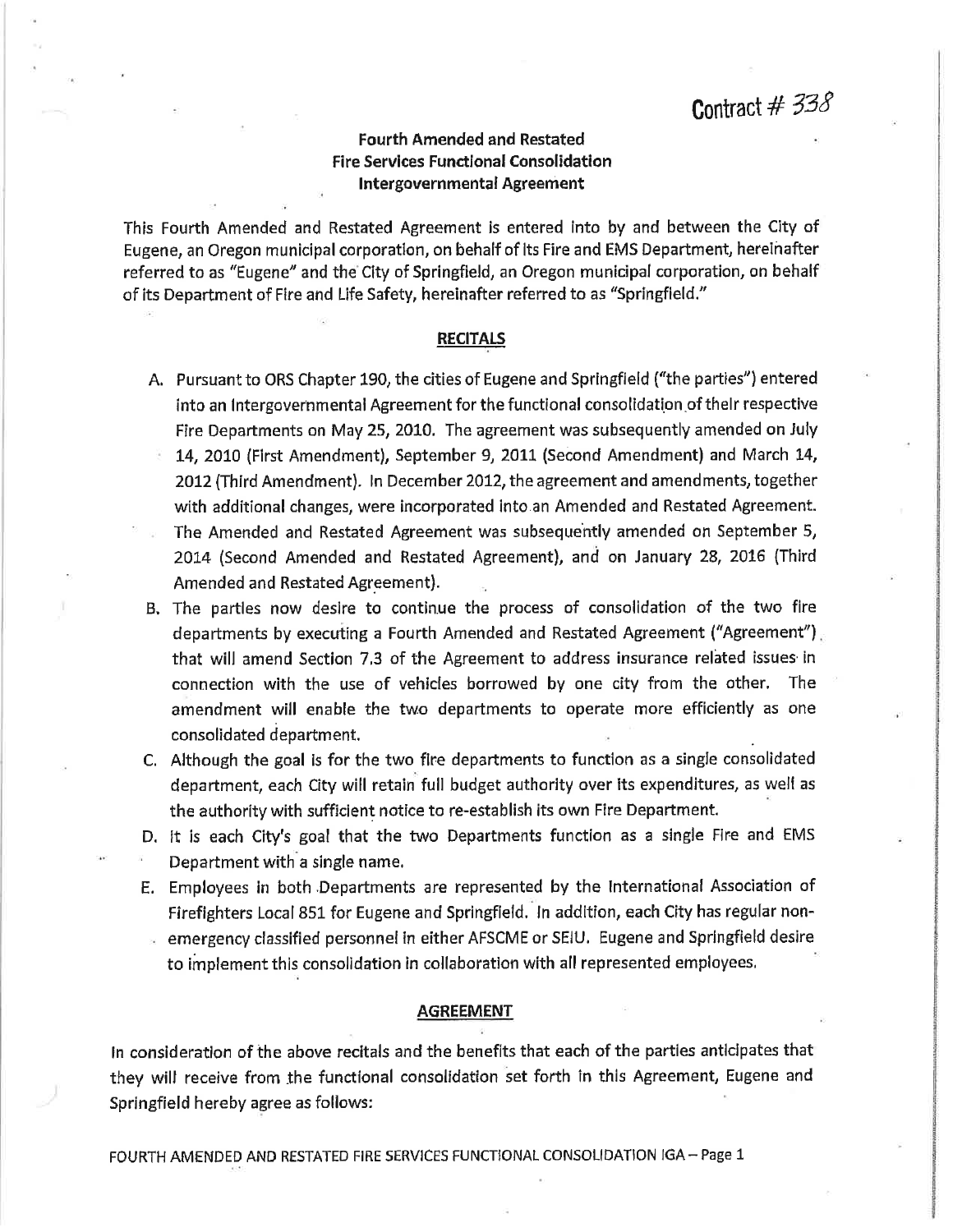#### 1. Operations - Three Battalion System

- 1.1. The Three Battalion System Is intended to enable Eugene and Springfield to provide an integrated response to fire-service related emergencies regardless of the emergency's location. The integrated response disregards the geopolitical boundaries between the two jurisdictions, employing dispatch protocols that ensure the nearest appropriate response resources are sent to the location of the emergency, regardless of whether they are Eugene units, Springfield units, or a combination.
- 1.2. In order to maintain the efficiencies of the Three Battalion System that has been in place since 2007, Eugene and Springfield shall:
	- 1.2.1. Provide mutual automatic resource move-up and backfill;
	- 1.2.2. Provide the necessary information, support and hardware to maintain integrated computer automated dispatch files that reflect the Three Battalion System; and
	- 1.2.3. Have an integrated station and unit numbering system;
	- 1.2.4. Use common terminology and a NIMS compliant incident Command System;
	- 1.2.5. When finalized, use common METRO Standing Operating Procedures.
- 1.3. The Three Battalion System shall include Eugene's provision of six shift battalion chiefs and Springfield's provision of three shift battalion chiefs.
- 1.4. Nothing in this Agreement modifies the provisions of the Fire Operations IGA between Eugene and Springfield executed on December 1, 2009. The (Fire Apparatus and Equipment) Operations IGA remains in full force and effect.
- .1.5. To further advance the integrated emergency response system instituted by the Three Battalion System, Eugene and Springfield will, when practical, jointly address their needs for specially trained teams and for special operations equipment, including but not limited to jointly training special operations team members and placing special operations equipment at the location where it is most needed.

#### 2. Functionally Consolidated Administration - Personnel

- 2.1. The functionally consolidated administration and support system shall consist of the shared positions set forth in Exhibit A to this Agreement. Exhibit A may be amended by signature of both the Eugene City Manager and the Springfield City Manager.
- 2.2. Except to the extent that Exhibit A provides otherwise:
	- 2.2.1. Positions included on Exhibit A held by Eugene employees shall be funded at Eugene's sole cost and expense.
	- 2.2.2. Positions included on Exhibit A held by Springfield employees shall be funded at Springfield's sole cost and expense.
- 2.3. For purposes of salary and benefits and workers' compensation, even if a position is a part of the functionally consolidated administration and support system, all Springfield employees shall remain employees of Springfield and all Eugene employees shall remain employees of Eugene.

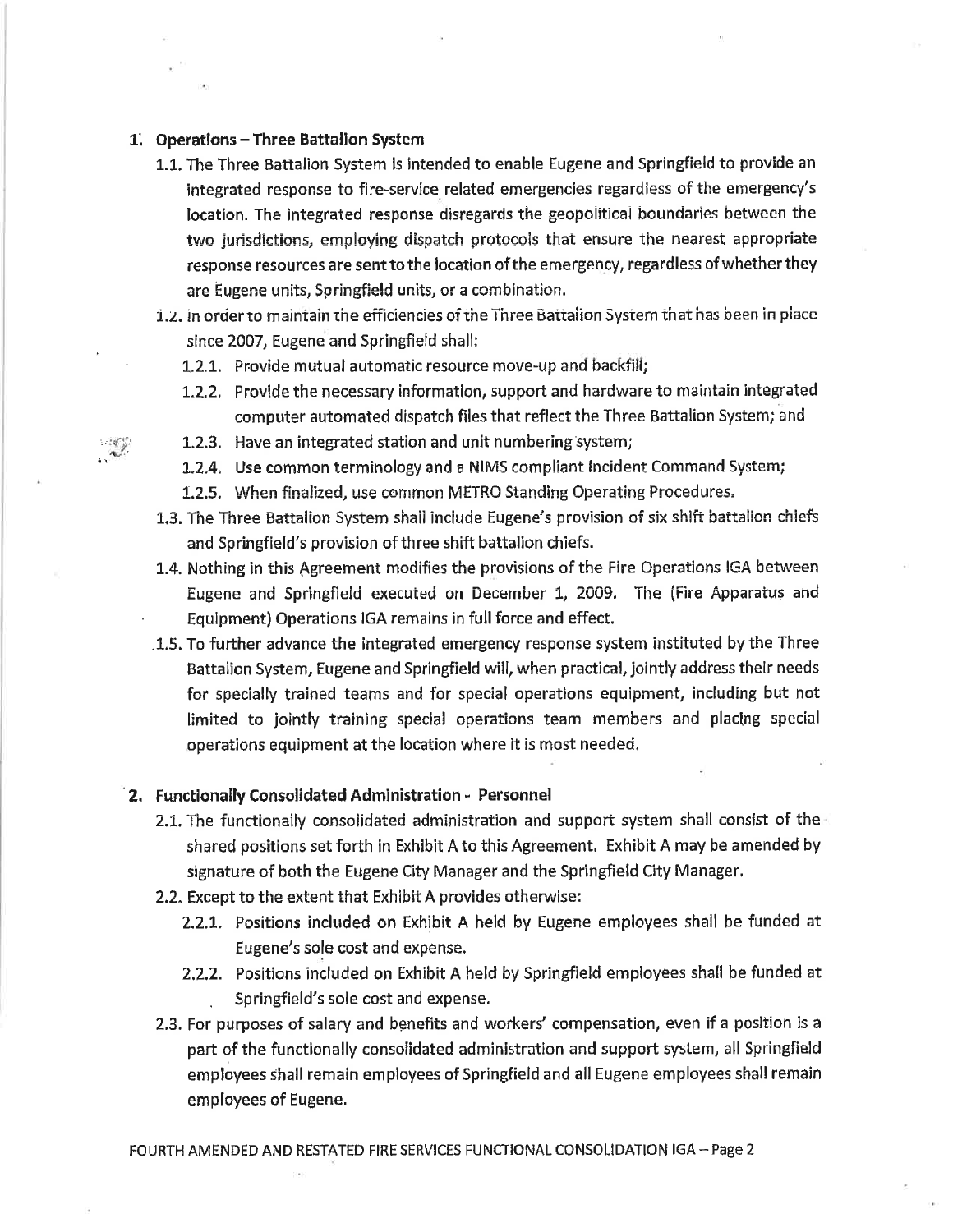#### 2.4. Vacant Positions

- 2.4.1. When one of the parties has an administrative or support fire-service position that becomes vacant, and that position is not already part of the functionally consolidated administration (Exhibit A), the Fire Chief shall determine whether the vacant position could be filled by the other party's employee holding that same (or similar) position. If the Fire Chief makes the determination that the vacant position could be so filled, the Fire Chief shall make that recommendation to the two City Managers. If the City Managers agree that the vacant position should be filled by the other party's employee, they shall amend Exhibit A to add that position.
- 2.4.2. When a position is already a part of the functionally consolidated administration (Exhibit A), each party shall consult with the other prior to hiring someone to fill that vacancy.

#### 2.5. Personnel discipline

- 2.5.1. Except for the Fire Chief (which is addressed in Section 2.6.2.3), disciplinary action involving any employee whose position is a part of the functionally consolidated administration, shall follow the normal chain of command for the City with whom the employee is employed. Only the Fire Chief, Deputy Chiefs, Battalion Chiefs, Administrative Services Manager and Ambulance Billing Supervisor may impose discipline on employees of either City; other shared employees may only impose discipline on employees for the City with whom the shared employee is employed. The personnel rules and policies of the City with whom the shared employee is employed will apply to all personnel matters regarding that employee. Shared employees can be consulted by either City during the disciplinary action process.
- 2.5.2. Each party shall consult with the other prior to suspending or terminating an employee whose position is part of the functionally consolidated administration.
- 2.6. Fire Chief
	- 2.6.1. The Eugene Fire Chief shall serve as the Fire Chief for both Eugene and Springfield, unless the Springfield City Manager decides to hire a Springfield Fire Chief. As the Fire Chief for Eugene and Springfield, the Fire Chief shall be under the direction and authority of both the Eugene City Manager and the Springfield City Manager. The Eugene City Manager and the Springfield City Manager will collaborate on performance evaluations for the Fire Chief.
	- 2.6.2. The Fire Chief shall be a member of both the Eugene Executive Management Team and the Springfield Executive Management Team.
		- 2.6.2.1. The Fire Chief will normally attend the Executive Management Team meetings for both parties.
		- 2.6.2.2. It is the responsibility of each City Manager to request that the Fire Chief leave an Executive Team Meeting prior to the Executive Team discussing any matter that is potentially detrimental to the other City. The Fire Chief may

FOURTH AMENDED AND RESTATED FIRE SERVICES FUNCTIONAL CONSOLIDATION IGA - Page 3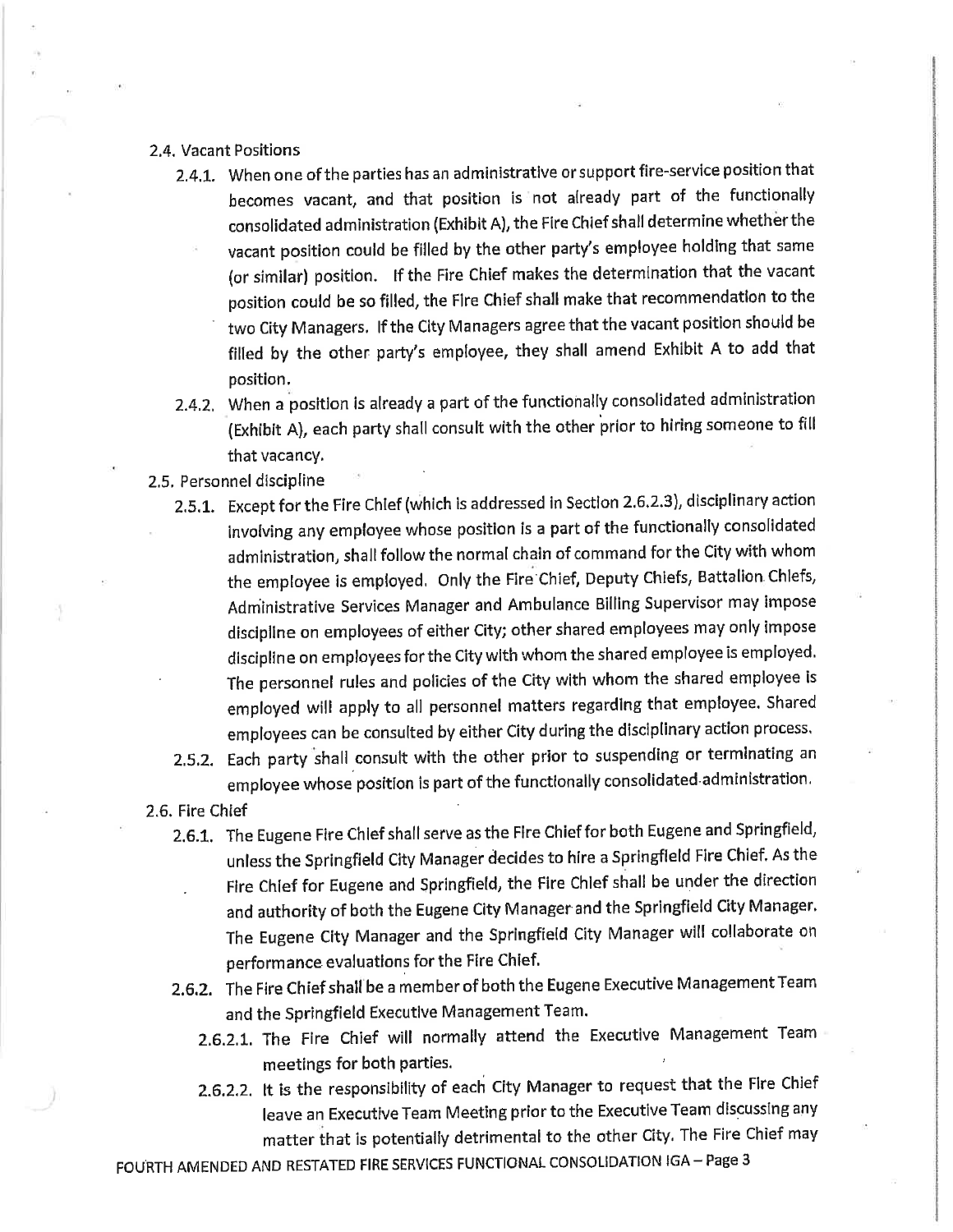leave a meeting if a conflict between the cities is to be discussed, with practicalities of attendance to be resolved by the Fire Chief and City Managers.

- 2.6.2.3. Should disciplinary action involving the Fire Chief become necessary, any proposed discipline shall follow the normal chain of command for the City with whom the Fire Chief is employed. However, the City that employs the Fire Chief shall coordinate with the other City with respect to discipline, performance management, termination and separation.
- 2.6.3. If the Fire Chief position becomes vacant the position will be filled by following a mutually agreed upon joint-City hiring process.

#### 3. IAFF Represented Employees.

- 3.1 Notwithstanding any other provision of this Agreement, this Section 3 shall govern the recruitment, assignment and discipline of employees in IAFF represented positions, as well as allocation of funds, worker's compensation and liability for those positions.
- 3.2 IAFF members employed by Eugene and Springfield may be assigned to and work out of any fire station in the Three Battalion System. Regardless of where a Springfield or Eugene firefighter is assigned, the individual shall remain an employee of the city that originally hired the firefighter, and that individual's salary and benefits shall be paid by the city that originally hired the employee.
- 3.3 When a vacancy occurs in a position covered by the IAFF contract, the vacancy will open to and may be filled by any member of IAFF Local 851 regardless of whether the position is located in Eugene or Springfield. For example, if a Springfield employee is the most qualified to fill a Eugene position, the Springfield employee will be promoted into that Eugene position. However, the individual shall remain an employee of Springfield, with salary and benefits paid or provided by Springfield. The same would be true if a Eugene employee is the most qualified for a Springfield position. At regular times during the year, the Fire Chief shall provide each city with a financial accounting that shows how many Springfield employees are in Eugene IAFF positions, how many Eugene employees are in Springfield IAFF positions, and the costs that each city is paying for positions in the other city. The intent is that each city remains responsible for the costs for the positions located in that city. If the costs that each city is covering for the other city do not offset each other, then funds shall be transferred in the amount of that difference.
- 3.4 The administrative procedures manual (APM) of the city that employs an IAFF member shall apply with respect to that individual regardless of whether the individual is filling a Eugene position or a Springfield position. For example, if a Springfield employee is filling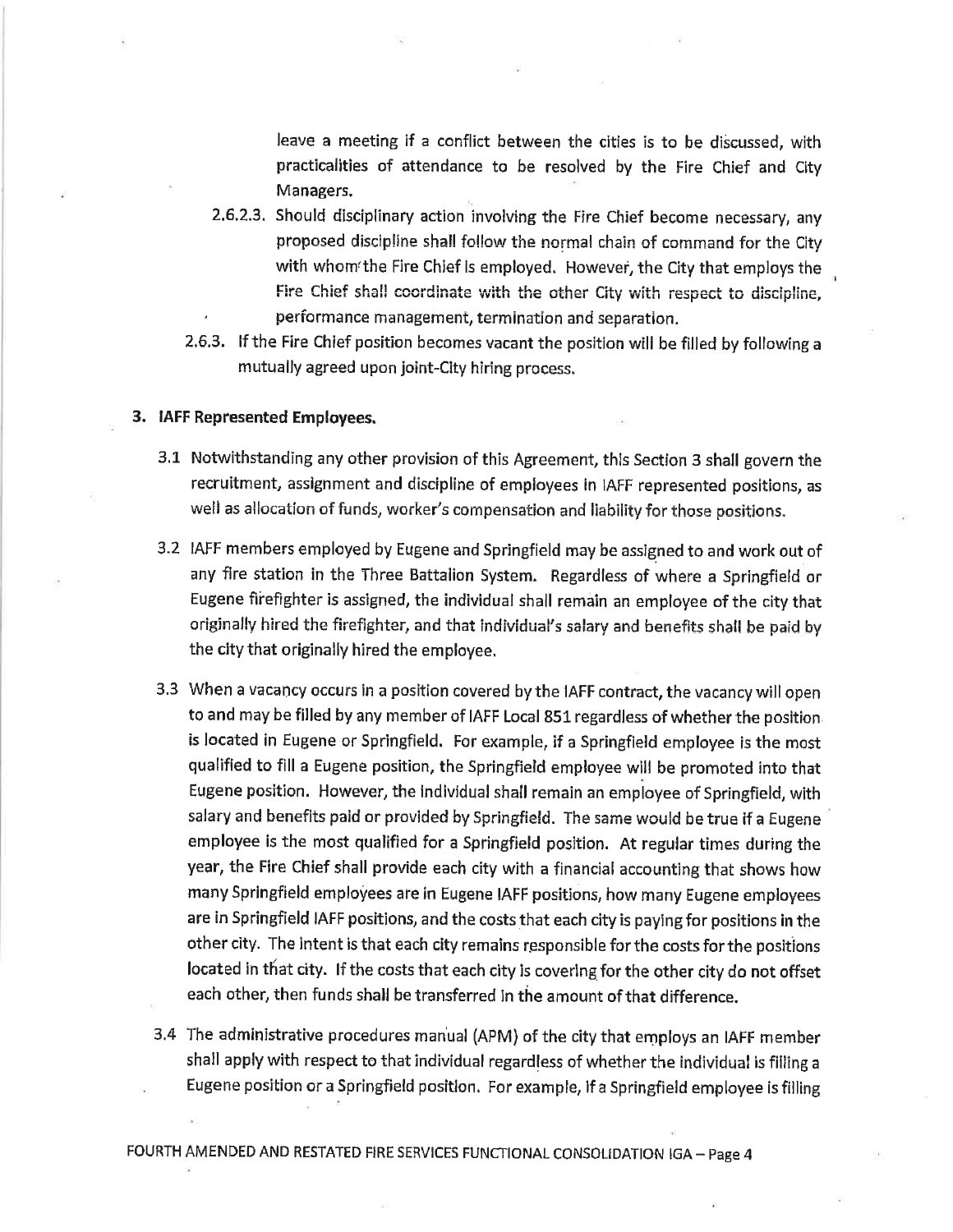a Eugene position, and it is necessary to review an APM with respect to that employee, It would be Springfield's APM that would govern in this example.

- 3.5 Once an IAFF employee from one city is promoted into a position in the other city, decisions related to personnel review, discipline and/or termination shall be made by the supervisors within the chain-of-command and assigned to work in the city where the position is located, without regard to the supervisor's city of employment. However, final decisions related to termination of an IAFF employee shall rest with the Fire Chief.
- 3.6 If an IAFF employee files a worker's compensation claim, the city that employs that individual shall be responsible for processing and, if appropriate, paying the claim, regardless of where the employee works. So, for example, if a Eugene employee is filling a Springfield position, and the employee is injured, Eugene shall remain responsible for the worker's compensation claim of that Eugene employee.
- 3.7 If a city receives a tort claims notice or is sued based on an action (or failure to act) of an employee in an IAFF position located in that city, then that city is responsible for responding to, defending and paying that claim or judgment. For example, if a Springfield employee is filling a Eugene IAFF position and a tort claim is received related to the actions of that employee, then Eugene shall be responsible for the defense and payment of the claim.

#### 4. Consolidation Plans.

- 4.1 Administrative functions. Each City Manager shall appoint one or more staff to meet with the Fire Chief to develop, when practical, plans to consolidate the administrative functions (such as information technology, purchasing and fleet) into a single unit or single process at a single location.
- 4.2 Operations. The Fire Chief shall review and continually update a common set of Standard Operating Procedures (SOPs) for how the functionally consolidated department delivers its services.
- 4.3 Approval and Implementation. As plans for administrative and operational consolidation are developed, the Fire Chief shall present the plans to the City Managers. Only when both City Managers agree to a consolidation plan and to the extent necessary, have completed the necessary adoption process, is the consolidation plan to be implemented.

#### 5. Collective Bargaining.

5.1. IAFF Local 851 now represents both Eugene and Springfield employees. Springfield and Eugene agree that for future labor negotiations, the bargaining teams representing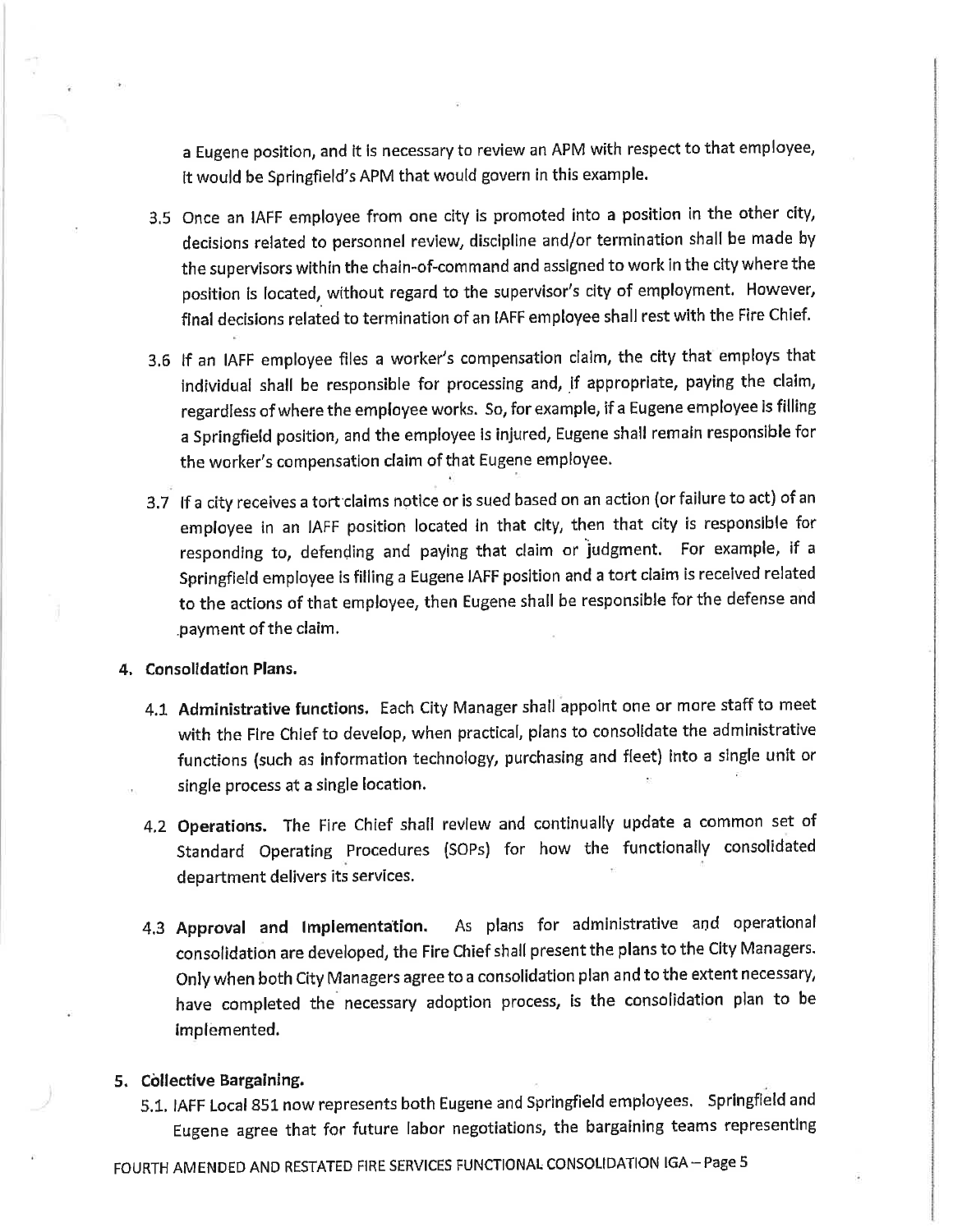management will develop common positions with regard to collective bargaining before and during the bargaining process.

5.2. Both Eugene and Springfield will be represented by their own legal counsel for bargaining. If outside legal counsel is hired to participate in the bargaining process to provide legal advice, serve as a negotiator or to provide representation for interest arbitration, Eugene and Springfield will share in the cost of the outside legal counsel fees with Eugene paying 67% and Springfield paying 33%.

#### 6. Facilities and Equipment

- 6.1. All equipment and facilities presently owned or that may be purchased in the future by each party shall continue to be owned by the purchasing party.
- 6.2. Each party shall be responsible for maintenance and repair of its own facilities and equipment.
- 6.3. The parties may agree to use either party's facilities and/or equipment to further achieve functional consolidation of the parties' fire departments, including but not limited to agreements to share operations equipment and agreements to consolidate training.
- 6.4. Either Springfield or Eugene may make available to the other party for purchase goods, equipment or services which the first City previously procured. Any such purchase shall be consistent with the Oregon public contracting statutes, as well as any applicable city adopted Municipal code, purchasing guidelines contained in the Administrative Rules or Administrative Policy and Procedure Manual.
- 6.5. The parties shall handle fire logistics as provided in Exhibit B, which may be amended by mutual agreement of the city managers. This subsection 6.5 shall continue until this Agreement is otherwise terminated, unless one party gives not less than six (6) months' notice to the other party of the intention to terminate the exchange of services identified in Exhibit B. Should such notice be provided, the notice shall have no effect on any part of this Agreement except for subsection 6.5 and Exhibit B.

#### 7. Liability/Indemnification.

- 7.1. Each of the parties shall be responsible for the wrongful or negligent actions of its employees included in the functionally consolidated administration as their respective liability shall apply under the laws of the State of Oregon and/or Federal law and this Agreement is not intended to diminish or expand such liability, expect as otherwise provided in this Agreement.
- 7.2. Except as otherwise provided in this Agreement, and to the extent allowed by the Oregon Constitution and the Oregon Revised Statutes, each party to this Agreement promises to defend, indemnify, hold harmless and release the other from any loss, claim or liability arising from or out of the negligent, tortuous action(s) or inaction(s) of its employees, officers and officials. Such liability shall be apportioned among the parties or other at fault persons or entities in accordance with the laws of the State of Oregon.

FOURTH AMENDED AND RESTATED FIRE SERVICES FUNCTIONAL CONSOLIDATION IGA - Page 6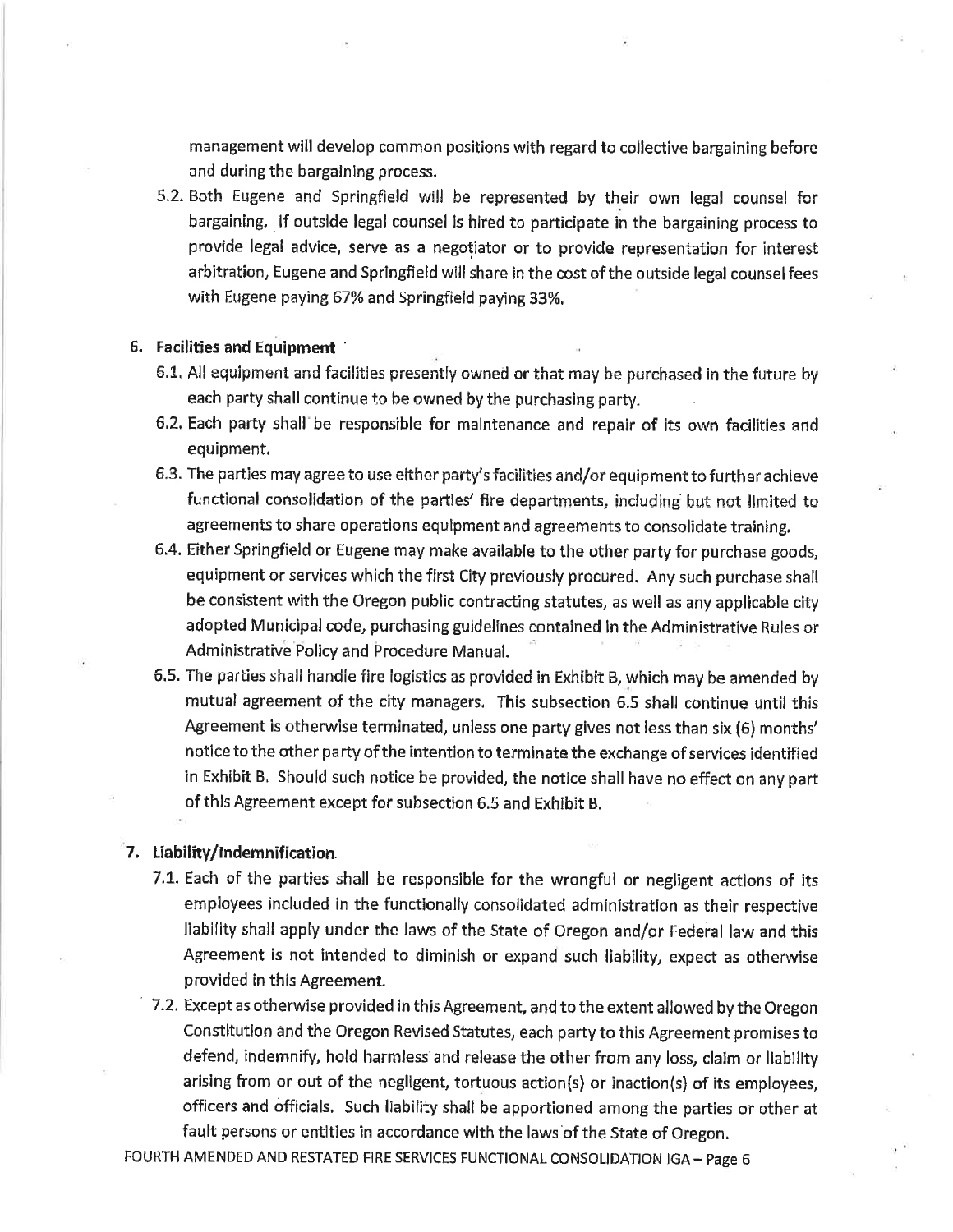- 7.3. Except as provided below, each party to this Agreement is responsible for its own vehicles and equipment for auto physical damage and liability. Each party hereby releases and discharges the other from all claims, losses and liabilities arising from or caused by any hazard covered by the auto physical damage insurance or in connection with the vehicles and equipment owned by the parties that are subject to this Agreement. Notwithstanding the foregoing, if one party borrows a vehicle from the other City, then the borrower shall hold harmless, indemnify and defend the other from all claims, losses and liabilities arising from, or in connection with, the use of the borrowed vehicle. The parties agree to keep a record of all vehicles loaned in order to comply with applicable insurance reporting and coverage requirements.
- 7.4. Nothing in this Agreement shall be interpreted to:
	- 7.4.1. Limit the ability of a party to exercise any right, defense, or remedy which a party may have with respect to third parties or other employees whose action(s) or inaction gives rise to loss, claim or liability including but not limited to an assertion that the employee(s) was acting beyond the scope of his or her employment.
	- 7.4.2. Cover or require indemnification or payment of any judgment against any individuals or party for intentionally wrongful conduct outside the scope of employment of any individual or party. Payment of punitive damage awards, fines or sanctions shall be the sole responsibility of the individual against whom said judgment is rendered and/or his or her municipal employer, should that employer elect to make said payments voluntarily. This Agreement does not require Indemnification of any punitive damage awards or for any order imposing fines or sanctions.

#### 8. Budget and Funds

- 8.1. Nothing in this Agreement requires that transfer of funds between the parties for overhead costs related to the administrative functions and management of the consolidated department. Funds may be transferred between the parties as provided in Section 3 of this Agreement, for purchasing as described in Section 6.4 of this Agreement, and for logistics services as described in Section 6.5 of the Agreement.
- 8.2. Each party shall be responsible for adopting its own budget and providing sufficient funds in its budget to fulfill its obligations under this Agreement. Obligations under this Agreement are limited to continued funding of the party's positions listed in Exhibit A, if the position is held by that party's employee at the time the position is included on Exhibit A.
- 9. Level of Service. Prior to making any decision concerning a change in level of service or allocation of resources that could have an impact on fire or EMS operations in the other City, the City Managers and Fire Chief will meet to discuss the proposed change with the goal of minimizing or eliminating the impact on the other City.

FOURTH AMENDED AND RESTATED FIRE SERVICES FUNCTIONAL CONSOLIDATION IGA - Page 7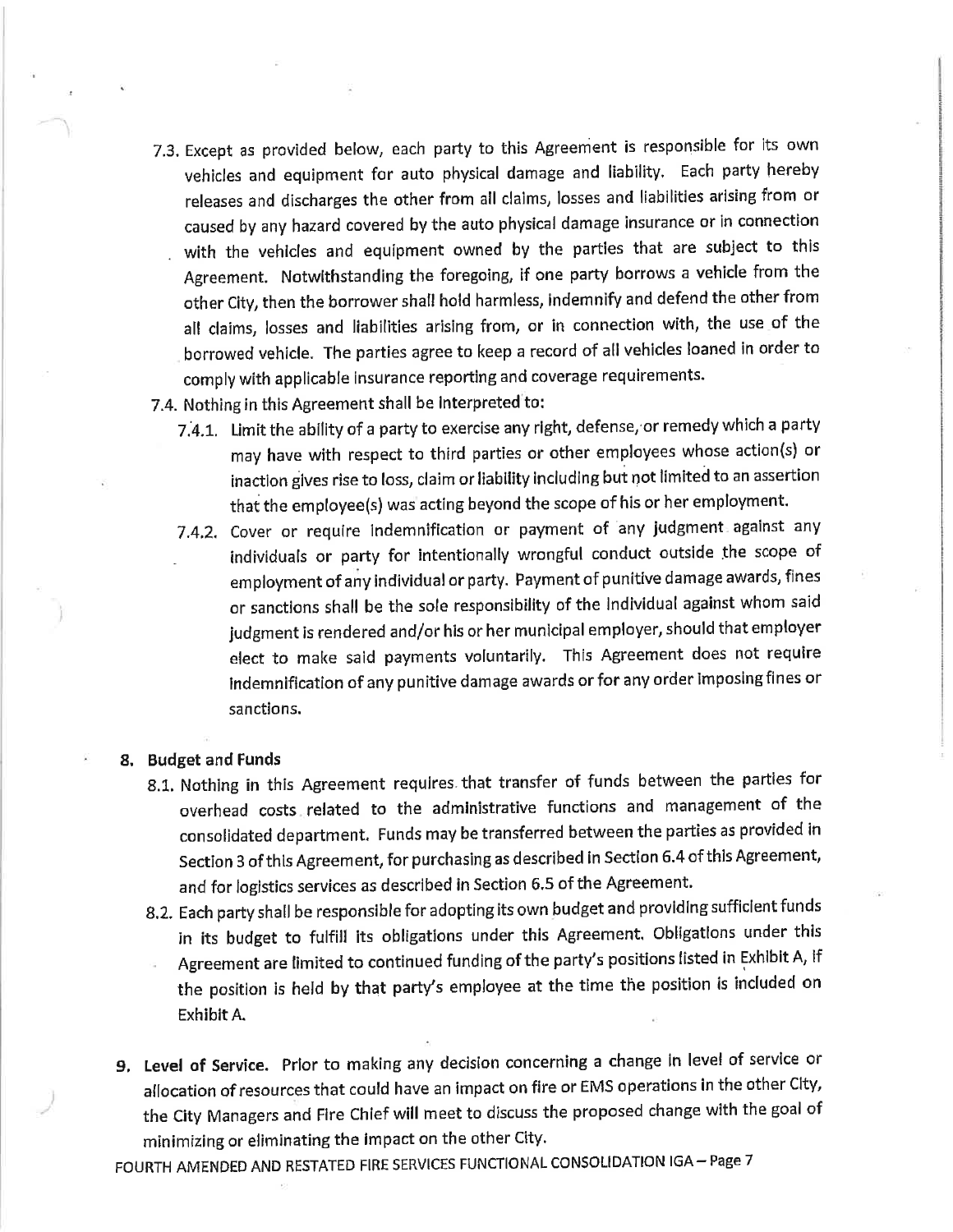### **EXHIBIT A Fire Services Functional Consolidation Intergovernmental Agreement**

1. Functionally Consolidated Administration - Shared Personnel Positions

**Fire Chief** Deputy Chief, Fire Marshal Deputy Chief, Operations Deputy Chief, Special Operations Administrative Services Bureau Manager All Battalion Chiefs **Assistant Fire Marshal EMS Chief Training Staff** Ambulance Billing Supervisor **EMS Instructor** 

Fire Instructor

2. Funding for the EMS and Fire Instructor positions (2.0 FTE) will be shared equally by Eugene and Springfield with Springfield paying for the costs for one of the positions and Eugene paying for the other position. If both the EMS and Fire Instructor positions are held by one City, that City will invoice the other City for the cost of the salary, medical and dental insurance, fringe benefits and any other associated materials or costs such as training for 1.0 FTE Fire or EMS Instructor Position. Vacant EMS or Fire Instructor positions shall be filled pursuant to the terms of this Agreement and the manner in which the positions will be funded shall be decided by mutual agreement of the parties and set forth in an amendment signed by both parties' City Managers. The Fire and EMS Instructor Positions are represented by IAFF Local 851.

 $\mathbf{1}$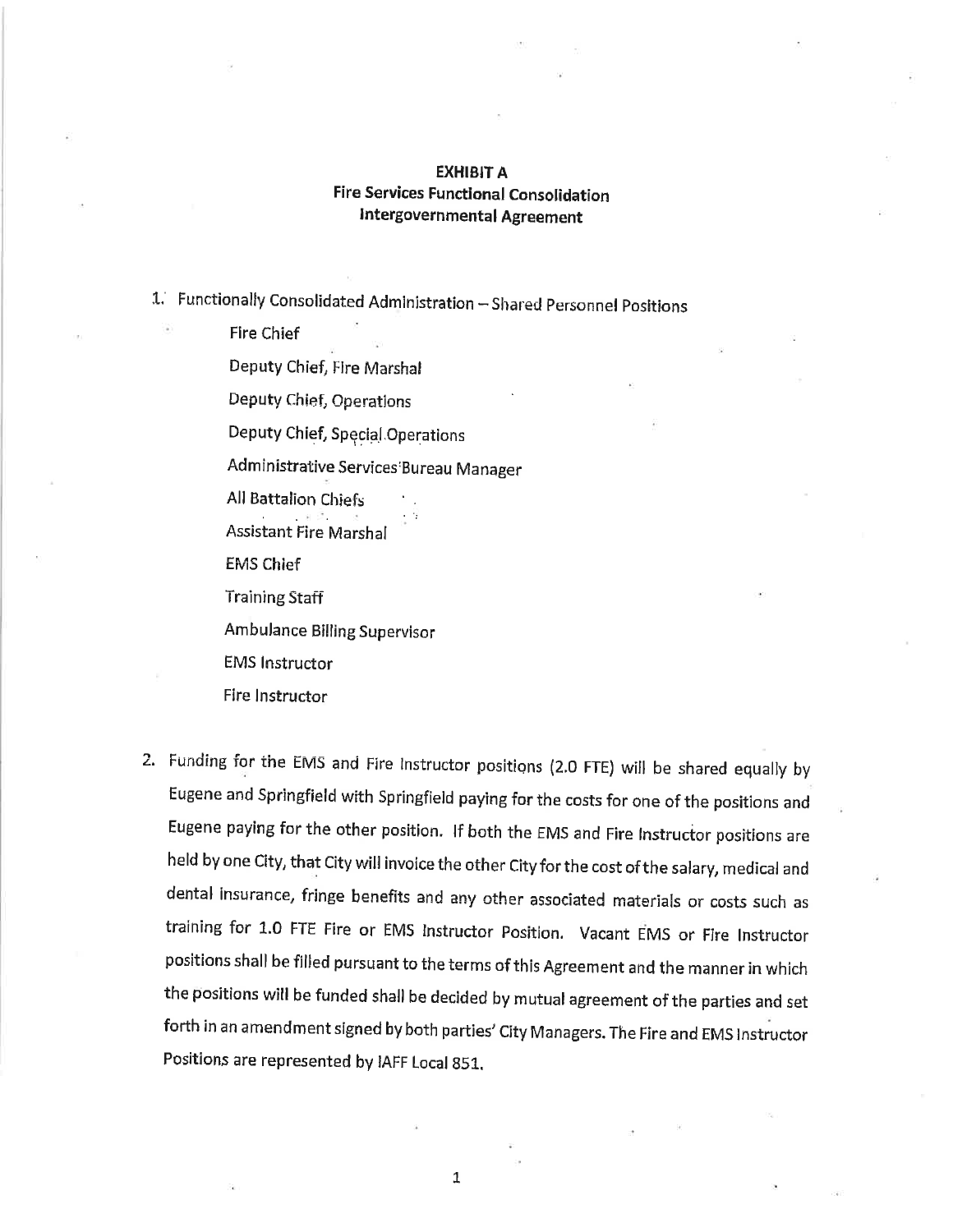#### **EXHIBIT B Fire Logistics**

City of Eugene agrees to perform the following services:

1. Order EMS and Station supplies for Springfield per Eugene standard items available.

2. Deliver EMS and Station supplies to 5 Springfield Fire Stations, 3 times weekly.

3. SCBA testing, inspection and repair of Springfield SCBA. Perform annual Fit Testing.

4. Air compressors PMs and service of Springfield compressors

- 5. Pick up at Springfield Fire Stations, Springfield Turnouts: clean, inspect, repair and return turnouts via the courier.
- 6. Turnout and PPE items purchasing and issuing for Springfield personnel.
- 7. Trade out medical oxygen bottles at Springfield Fire Stations, request vendor to service bottles as required. Replace regulators as needed.
- 8. Pick up at Springfield Fire Stations, repair or send to vendor to repair and return: Zoll monitors, Stryker stretchers, extrication equipment, and chain saws.
- 9. Perform annual hose testing of Springfield hose.
- 10. Perform appliance and nozzle repair and purchasing.

11. Uniform ordering / issuing / delivery for Springfield personnel.

12. Invoice City of Springfield on a monthly basis for supplies received and parts used.

- 13. Invoice City of Springfield on a monthly basis for the salary and benefits for one Eugene Fire Maintenance Worker performing the courier duties.
- 14. Billed costs to Springfield will be actual salary and fringe benefits only. Eugene will notify Springfield of any expected rate increases.

 $\mathbf{1}$